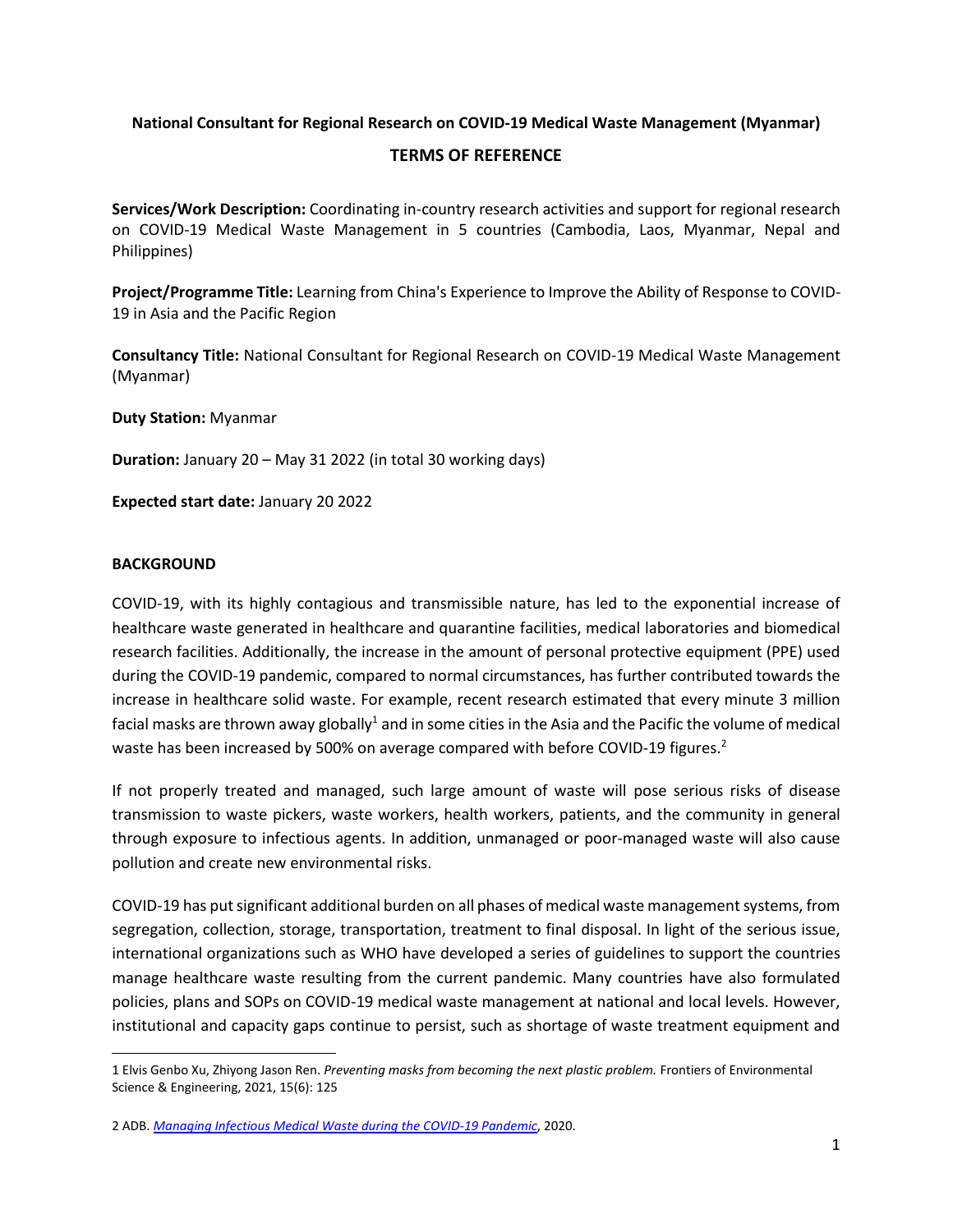facilities, lack of technologies for safe transportation and disposal, lack of professional workers and expertise for safe operations and the need for awareness-raising and behavioral changes towards better management of COVID medical waste etc.

UNDP, in partnership with the Government of China, is undertaking a regional project to support COVID-19 medical waste management capacity building in 5 countries: Cambodia, Laos, Myanmar, Nepal and Philippines. Under the project, the Disaster Risk Reduction and Resilience Building Team at UNDP Bangkok Regional Hub (BRH), in collaboration with Country Offices in the project countries, aims to conduct a series of research to better understand the most pressing issues of medical waste management in 5 project countries through the systems approach, fostering changes in mindset, perceptions, behaviors and actions, towards more systematic and risk-informed medical waste management practices.

The research will take a phased approach, with baseline and benchmarking assessment as the initial step to map out the pinpoints that call for most attention and efforts of interventions, accompanied by a systems thinking workshop for each country to facilitate systems thinking and design among stakeholders supervising or working on multiple medical waste management stages. Based on the findings of baseline and benchmarking assessment, a research and experimentation will be conducted by applying behavioral insights (BI) to nudge for better changes in COVID medical waste management.

UNDP Myanmar is hiring a national consultant to support 1) an international consultant working on Health Care Waste (HCW) baseline and benchmarking assessment, and 2) an international consultant working on HCW behavioral insights, in terms of in-country data collection, stakeholder coordination and other research-related activities in close coordination with UNDP Bangkok Regional Hub (BRH).

# **SCOPE OF WORK, RESPONSIBILITIES AND DESCRIPTION OF THE PROPOSED WORK**

Under the overall guidance of Deputy Resident Representative and the supervision of Project Manager, UNDP Myanmar and in close coordination with international consultants and UNDP BRH, the Consultant is expected to undertake the below roles and responsibilities:

- Supporting the international consultant on baseline and benchmarking assessment to collect relevant data and statistics of Myanmar, including coordinating and organizing focus group discussions, stakeholder interviews, questionnaires and consultations etc. ;
- Supporting the international consultant on baseline and benchmarking assessment to organize 1 online systems thinking workshop with key stakeholders in Myanmar, such as professionals and practitioners of multiple HCW management stages to communicate the research results and facilitate system thinking on the causal dynamics and feedback loops within and between medical waste management stages for more coordinated, coherent and systematic future design and action;
- Supporting the international consultant on HCW behavioral insights to design and implement the behavioral experiment, including collecting relevant data and coordinating stakeholder meetings, experiment activities etc.;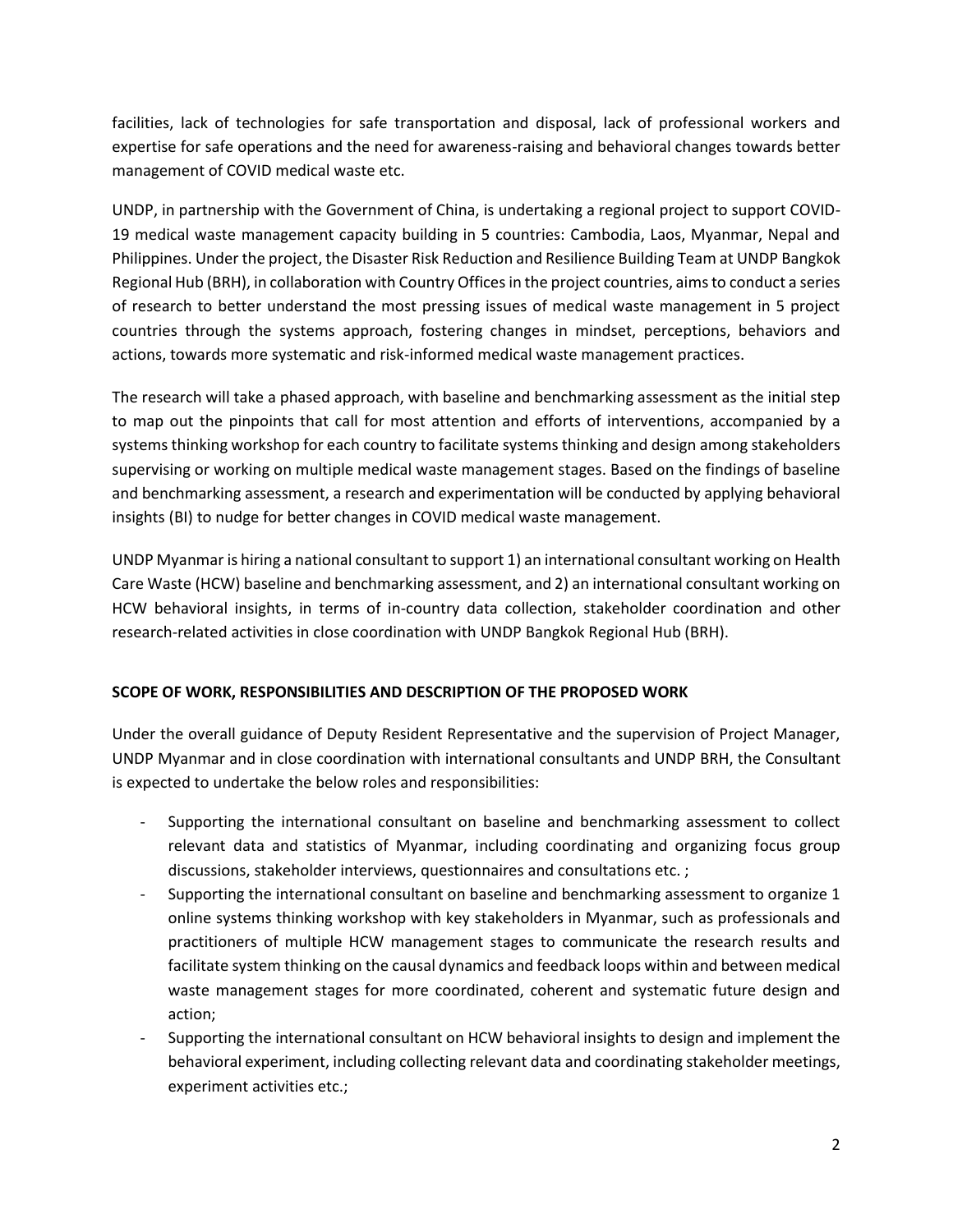- Supporting the communications of the research in the country, including preparing communications material and products (photos, videos, newsletters, tweets, blogs etc.)
- Any other tasks as assigned by Project Manager, UNDP Myanmar.

#### **EXPECTED OUPUTS AND DELIVERABLES**

|    | <b>Deliverables/Outputs</b>                                                                                                                                                                                                                                                            | <b>Due Dates</b> |
|----|----------------------------------------------------------------------------------------------------------------------------------------------------------------------------------------------------------------------------------------------------------------------------------------|------------------|
| 1. | Support provided to the development of 1 baseline and benchmarking<br>assessment report in terms of in-country data collection, stakeholders<br>coordination, organizing consultation meetings and other necessary<br>research activities;                                             | 25 March 2022    |
| 2. | Support provided to the organization of 1 systems thinking workshop in<br>Myanmar;                                                                                                                                                                                                     | 13 April 2022    |
| 3. | provided to the design, implementation and<br>Support<br>results<br>documentation of 1 behavioral insights experiment in Myanmar in terms<br>of in-country data collection, stakeholders coordination, organizing<br>briefings and consultation meetings and other related activities; | 15 May 2022      |
|    | 4. Relevant communications materials and products.                                                                                                                                                                                                                                     | 15 May 2022      |

#### **INSTITUTIONAL ARRANGEMENT**

The Consultant will report directly to the Project Manager under the overall guidance of Deputy Resident Representative, UNDP Myanmar. He/She will also work closely with 2 international consultants and DRT, UNDP BRH.

## **DURATION OF THE WORK**

This assignment will start on January 2022 and complete on 31 May 2022, for 30 working days.

## **DUTY STATION**

In Myanmar International travel is not required

#### **EXPERIENCE AND QUALIFICATIONS**

## **Educational Qualifications**

Bachelor's Degree or above in public administration, international relations, political science, development studies, medical science, environmental science, public health, medical waste management, or relevant.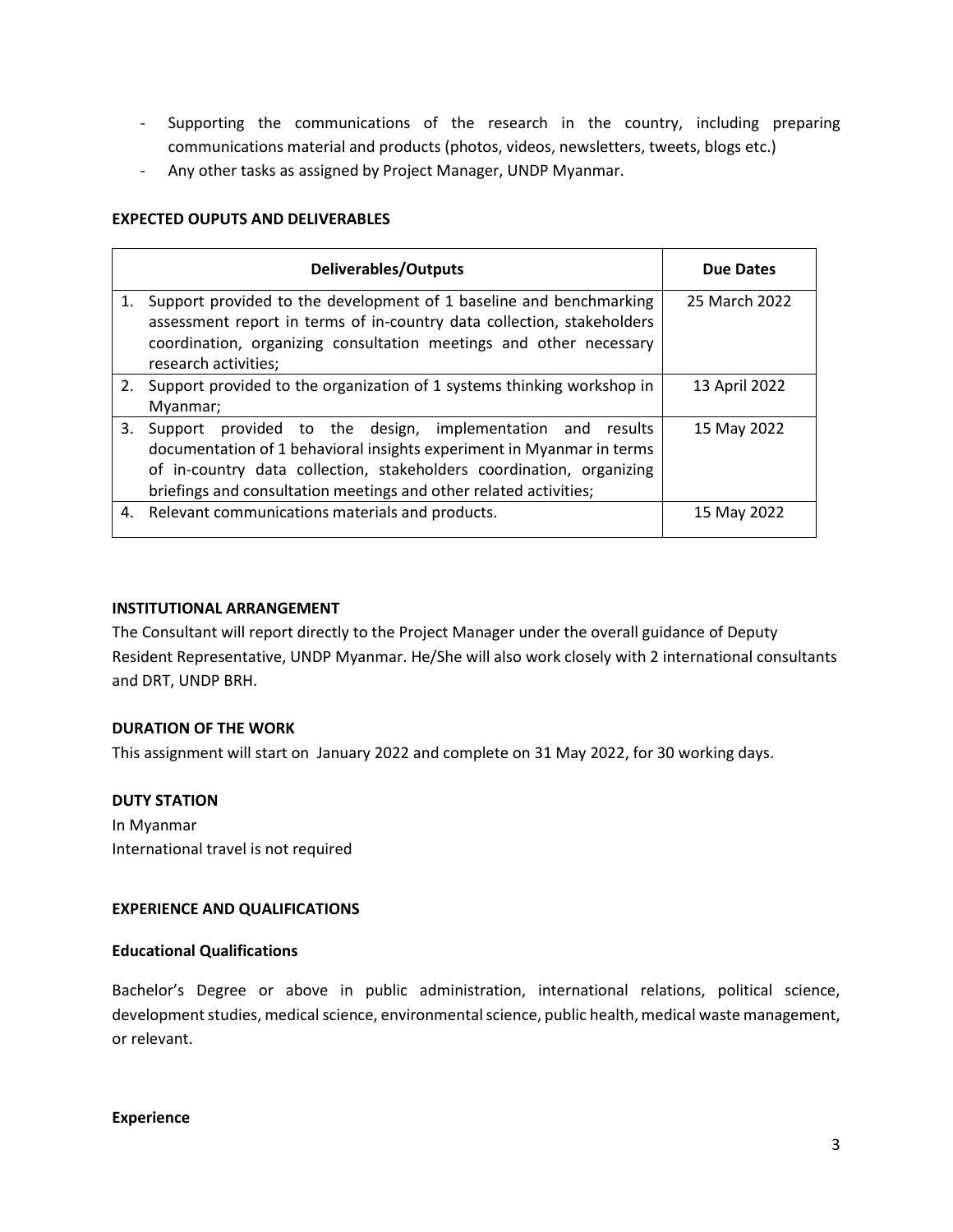- Minimum seven years of relevant work experience.
- Minimum five years of experience working with relevant public sectors, research institutions, medical waste management agencies or development partners.
- Proven experience and knowledge of medical waste management in the COVID-19 context.
- Proven experience and knowledge of existing medical waste management system and challenges in Myanmar.

## **Language**

Fluency in English and Myanmar language.

## **Competencies**

- Displays cultural, gender, religion, race, nationality and age sensitivity and adaptability;
- Displays integrity and fairness embodies UN values and promotes the well-being of all individuals regardless of gender, religion, race, nationality, or age;
- Results-driven, initiative-taking, ability to work under pressure and to meet deadlines;
- Ability to work under minimum supervision;
- Highly motivated with a positive attitude and problem-solving approach;
- Good interpersonal and networking skills, supports and encourages open communication.

## **SCOPE OF PRICE PROPOSAL AND SCHEDULE OF PAYMENTS**

The method of payment is output-based scheme. The payments shall be released upon satisfactory submission of the required deliverables by or before the due dates, or as otherwise agreed with UNDP Myanmar.

The required review time is between two to four weeks after submission of the deliverables. In the event of unforeseeable travel not anticipated in this ToR, payment of travel costs including tickets, lodging and terminal expenses should be agreed upon, between the respective business unit and the Individual Consultant, prior to travel and will be reimbursed at actual documented cost.

## **Schedule of payments:**

| <b>Schedule</b>                 | <b>Deliverables/Outputs</b>                               | <b>Due Dates</b> |
|---------------------------------|-----------------------------------------------------------|------------------|
| First payment of 30%            | Upon completion and approval of<br>Deliverable 1          | 25 March 2022    |
| Second and final payment of 70% | Upon completion and approval of<br>Deliverable 2, 3 and 4 | 15 May 2022      |

## **EVALUATION OF CANDIDATES:**

Individual consultants will be evaluated based on the following methodology:

**Cumulative Analysis:** The candidates will be evaluated through Cumulative Analysis method. When